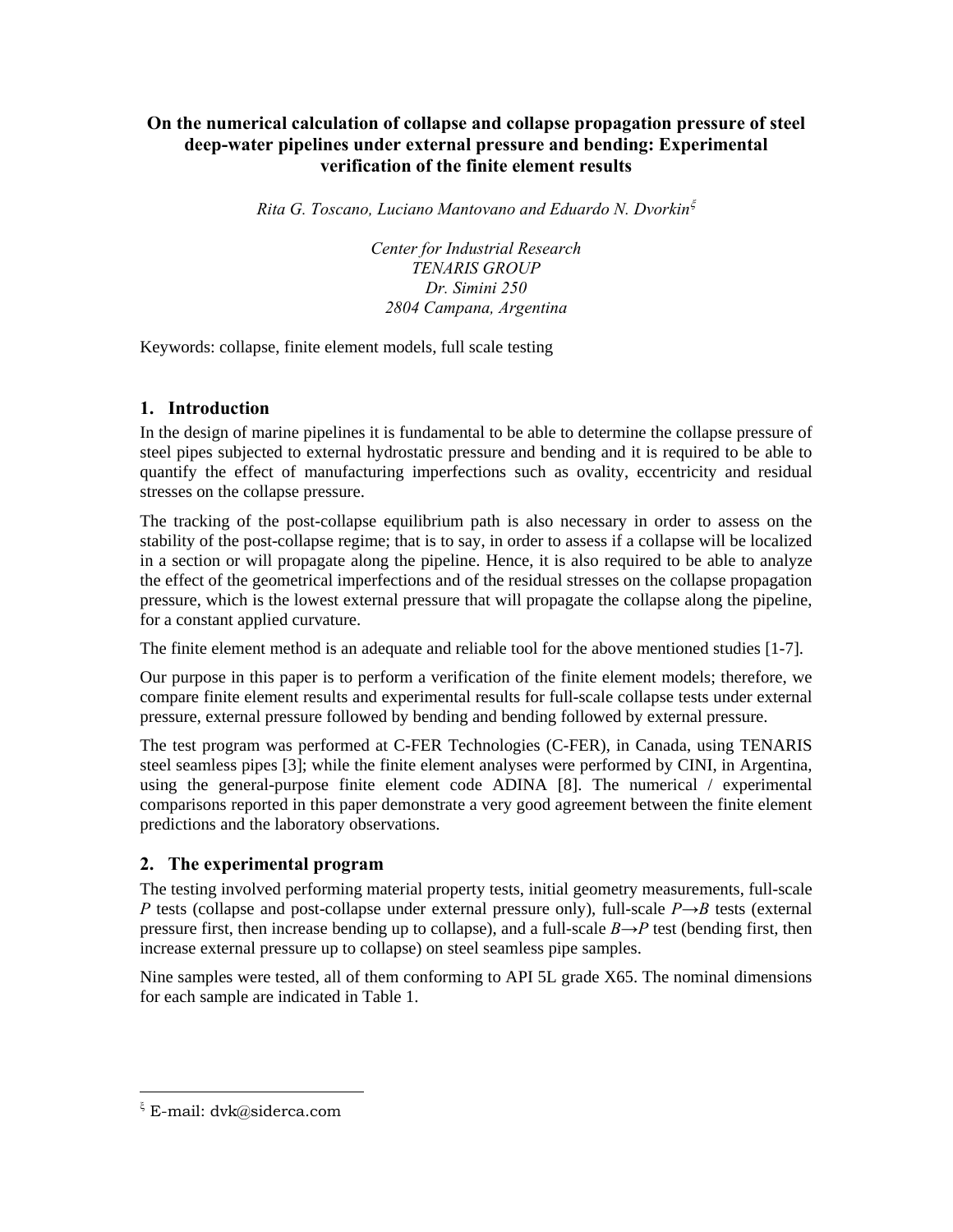| <b>Sample</b>  | <b>Nominal OD</b><br>[mm] | <b>Nominal wall</b><br>thickness<br>[mm] | <b>Test</b>       |
|----------------|---------------------------|------------------------------------------|-------------------|
| 1              | 353                       | 22                                       | $\overline{P}$    |
| 2              | 353                       | 22                                       | $P \rightarrow B$ |
| 3              | 353                       | 22                                       | $P \rightarrow B$ |
| $\overline{4}$ | 323.85                    | 17.65                                    | $\overline{P}$    |
| 5              | 323.85                    | 17.65                                    | $P \rightarrow B$ |
| 6              | 323.85                    | 17.65                                    | $P \rightarrow B$ |
| 7              | 323.85                    | 20.30                                    | $\boldsymbol{P}$  |
| 8              | 323.85                    | 20.30                                    | $P \rightarrow B$ |
| 9              | 323.85                    | 20.30                                    | $B\rightarrow P$  |

**Table 1. Tested samples** 

### **2.1. Geometrical characterization of the specimens**

Geometric measurements were performed at CINI using:

- Manual ultrasonic gages for mapping the wall thickness at a number of points evenly distributed on the sample external surfaces.
- The *shapemeter*, described in Ref. [7], for acquiring a detailed description of the pipes OD.

Using the shapemeter a "best fit circle" is determined for transversal sections closely spaced (approx. 2 mm apart) and for each section the deviations between the actual radius at each point and the section "best fit radius" are plotted as a function of the polar angle:  $f(\theta)$ . A Fourier decomposition of  $f(\theta)$  is then performed [7].

In Fig. 1, we show a photograph of the shapemeter and a detail of the  $f(\theta)$  Fourier decomposition. In Fig. 2 we present a typical thickness distribution.

Here it is important to introduce some remarks:

- The imperfection mode that controls the value of the buckling pressure is the second one [7].
- The angular orientation of the second mode at each section has an important influence on the collapse pressure. When the ellipse that characterizes the second mode is rotated from one section to the next one, the collapse pressure is higher than for the case of aligned ellipses [7].
- The value of that second mode is quite different (lower) from the ovality measured with a standard API ovalimeter [9].

### **2.2. Mechanical characterization of the specimens**

On longitudinal and circumferential coupons, the yield stress and hardening properties of the specimens steel were determined.

Using the standard ring-splitting test [7] the sample hoop residual stresses were determined.

### **2.3. Full-scale tests**

C-FER Deepwater Experimental Chamber was used for all the full-scale tests. The chamber, shown in Fig. 3, has a tested pressure capacity of 62 MPa, with an inside diameter of 1.22 m and an overall inside length of 10.3 m.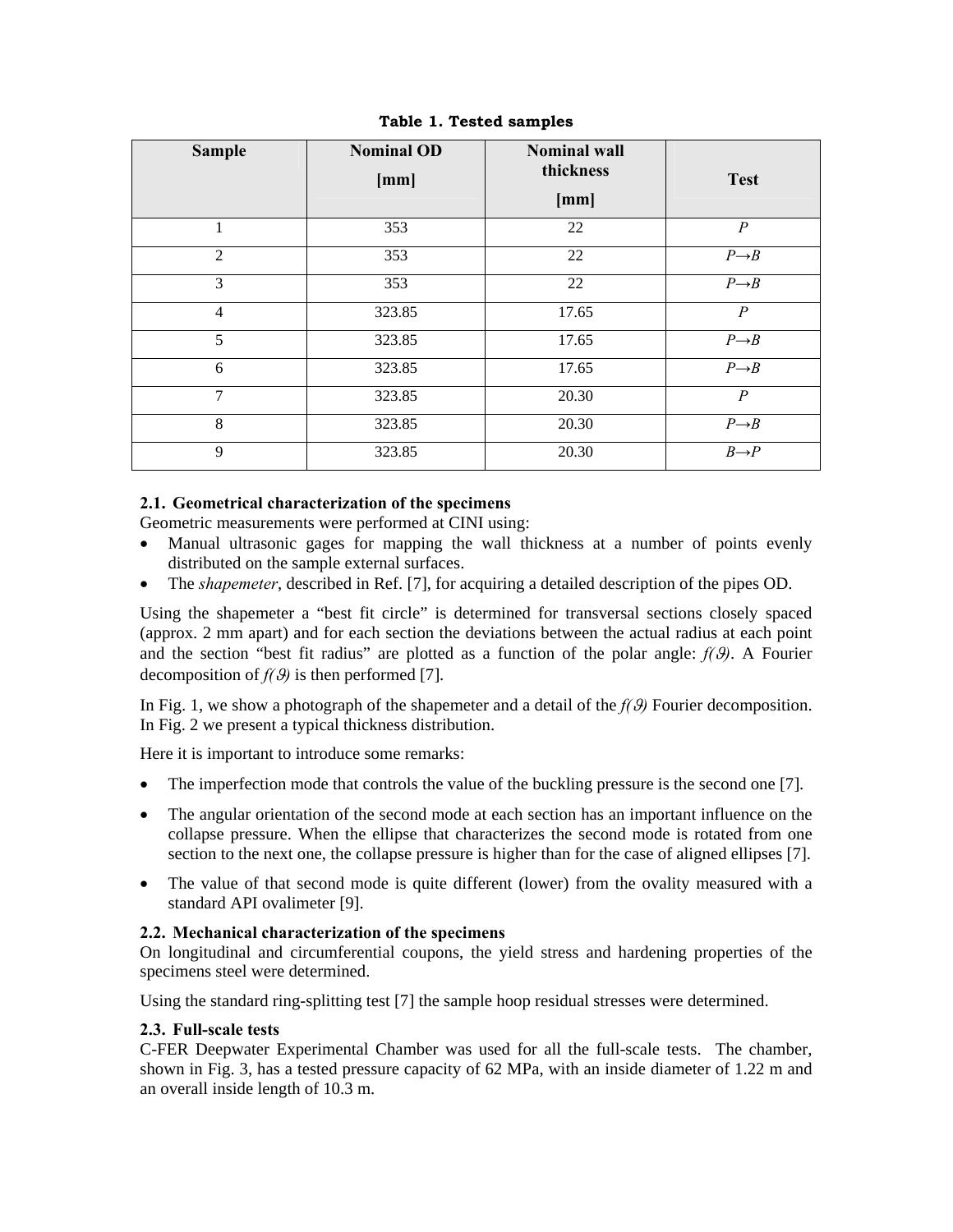Three collapse and buckle propagation tests were conducted. Two of the collapse tests required pressures in excess of 62 MPa. To achieve higher pressures, a secondary pressure vessel was used inside of the Deepwater Experimental Chamber, allowing pressures up to 80 MPa. Fig. 4 illustrates this arrangement. After initial collapse, continuing to pump water into the pressure vessel propagated the buckle.

In Fig. 5 we present the experimental set-up developed by C-FER for the cases that include bending.

A detailed description of the experimental procedures was presented in Ref. [3].

# **3. The Finite Element Analysis**

In previous publications CINI presented finite element models that simulate the collapse and post-collapse behavior of steel pipes under external pressure and bending. Those finite element models were used to analyze the effect of different imperfections on the collapse pressure and on the collapse propagation pressure of the steel pipes [1-7].

The finite element models were developed using a material and geometrical nonlinear formulation [10] and they incorporate the following features:

- Geometry as described by the OD mapping and by the thickness distribution measured as reported above.
- MITC4 shell element [11-13].
- Von Mises elastic perfectly plastic material model with the yield stress corresponding to the samples hoop yield stress in compression. In this model the plastic anisotropy of the material is neglected.
- Circumferential residual stresses as reported above.
- Contact elements on the pipe inner surface [10] in order to prevent its inter-penetration in the post-collapse regime.
- Nonlinear equilibrium path tracking via the algorithm described in Ref. [14].

In what follows, in order to validate the numerical models, for the nine tests described in Table 1 we compare the finite element results with the full-scale test results.

### **3.1. P- Tests**

In Fig. 6, for the pipes under external pressure only, the experimentally and numerically determined *[External Pressure vs. Internal Volume Reduction]* diagrams are compared.

In the three cases both diagrams are practically coincident, except in the interval that goes from immediately after the pipe collapse to the point at which the experimentally and numerically determined curves merge again. In the experimental test, after collapse the chamber is abruptly depressurized and water must be pumped to regain pressure. Hence, the *[External Pressure vs. Internal Volume Reduction]* experimental path is different from the numerical one, which better represents the undersea conditions.

From the presented results we can assess that the post-collapse response of the finite element model, specifically the path in which the collapse propagates, has an excellent match with the experimental results.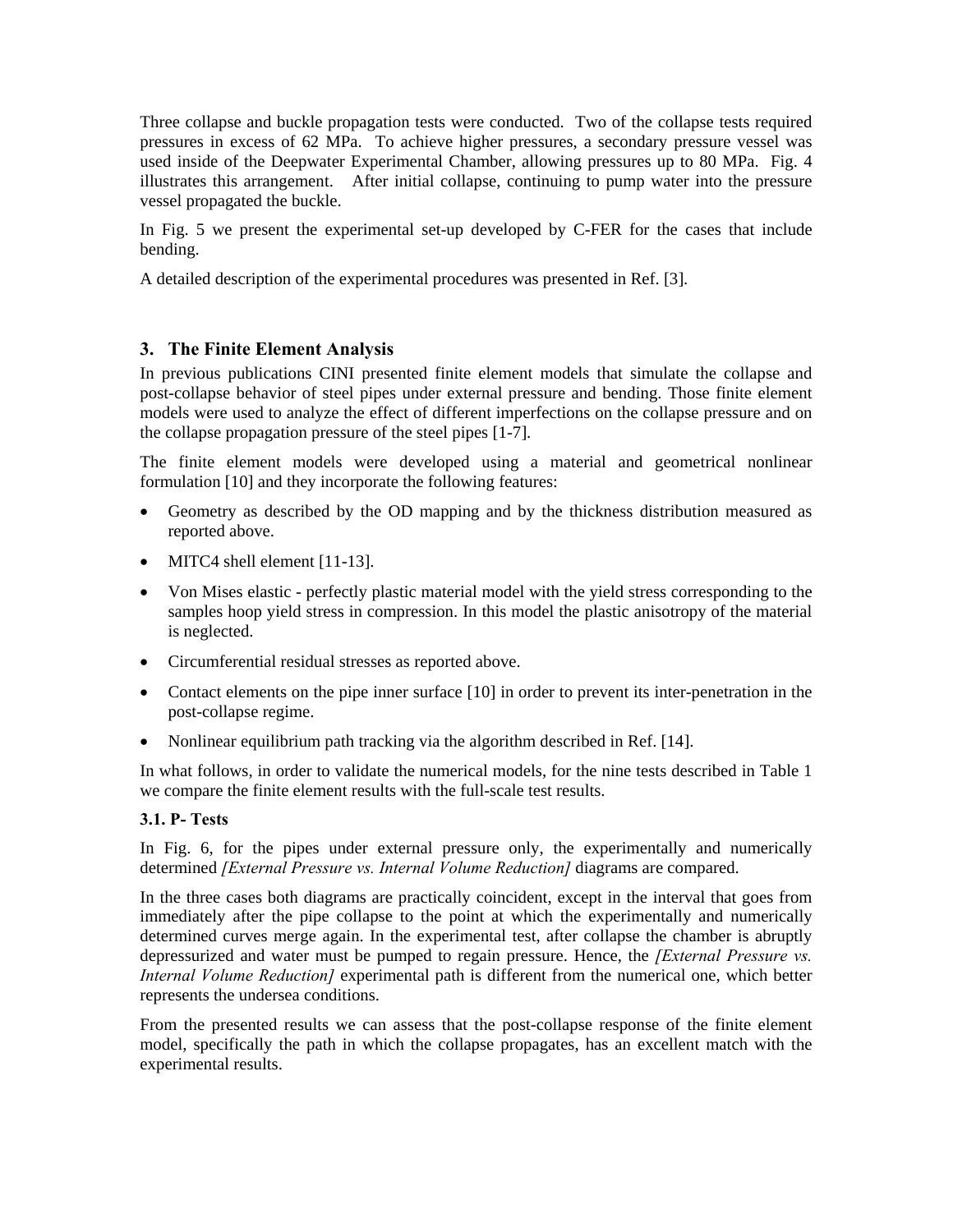The raising part of the collapse pressure in the post-collapse regime is due to the contact between points on the pipe inner surface (e.g. in the first sample the pressure raises from *1kg/mm²* to approximately *1.22kg/mm²* which is the pipe propagation pressure)

For one of the samples, in Figs. 7 and 8, we show the deformed mesh in the post-collapse regime. However, to achieve the matching between the finite element predicted collapse modes and the laboratory observed ones it is required the further refinement of the analysis techniques, taking into account the presence of multiple collapse modes for the same collapse load.

In the following table we summarize the results of a sensitivity analyses numerically performed for the external collapse pressure:

|                                                | pc FEA / | pc FEA / | pc FEA /        |
|------------------------------------------------|----------|----------|-----------------|
| Sample                                         | pc exp   | pc exp   | pc exp          |
|                                                | Sample 1 | Sample 4 | <b>Sample 7</b> |
| Baseline <sup>1</sup>                          | 0.977    | 0.966    | 1.103           |
| Min. Axial<br>Res. Stresses <sup>2</sup>       | 0.983    | 1.004    | 1.124           |
| Max. Axial<br>Res. Stresses <sup>3</sup>       | 0.971    | 0.917    | 1.081           |
| Min. Hoop<br>Res. Stresses <sup>4</sup>        | 0.979    | 0.982    | 1.11            |
| Max. Hoop<br>Res. Stresses <sup>5</sup>        | 0.975    | 0.948    | 1.096           |
| Min. Yield<br>Stress <sup>6</sup>              | 0.889    | 0.872    | 0.998           |
| Max. Yield<br>Stress <sup><math>7</math></sup> | 1.062    | 1.058    | 1.207           |

**Table 2. Sensitivity analyses for the P-tests** 

It is clear that the largest influence on the external collapse pressure comes from the material yield stress. However, as already discussed in Refs. [1, 3], the influence of the material yield stress on the collapse propagation pressure is quite low. With the developed finite element model we get,

 $\overline{a}$ 

 $1$  In this case the results were obtained using the measured data with no axial residual stresses

<sup>2</sup> Equal to – (measured hoop residual stresses)

<sup>3</sup> Equal to (measured hoop residual stresses)

<sup>4 0.9\*</sup>baseline residual stresses

<sup>5 1.1\*</sup>baseline residual stresses

<sup>6 0.9\*</sup>baseline yield stress

<sup>7 1.1\*</sup>baseline yield stress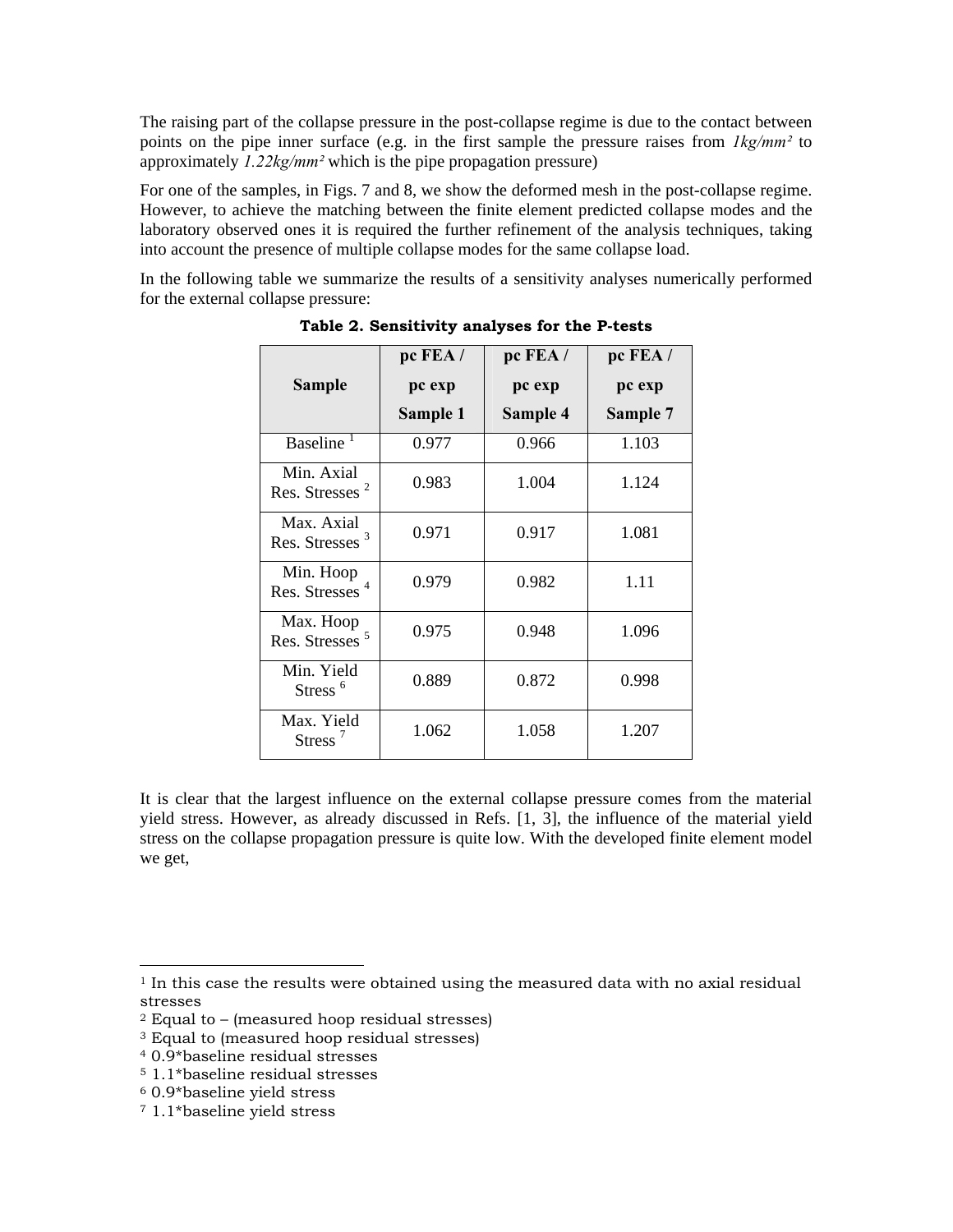$$
\frac{\partial p_{col}}{\partial \sigma_y^o} = 0.100
$$

$$
\frac{\partial p_{prop}}{\partial \sigma_y^o} = 0.013
$$

#### **3.2. P→B Tests**

In this cases the 5 samples were first loaded with external pressure and afterwards, maintaining constant the external pressure, they were bent up to collapse.

In the following table we summarize the comparison between the numerical and experimental results:

| <b>Sample</b> | Applied External pressure $_8$<br>DNV collapse pressure | <b>Collapse moment:</b><br>Numerical<br>Experimental |
|---------------|---------------------------------------------------------|------------------------------------------------------|
|               | 0.822                                                   | 1.047                                                |
|               | 0.735                                                   | 1.088                                                |
|               | 0.541                                                   | 0.972                                                |
|               | 0.881                                                   | 0.998                                                |
|               | 0.823                                                   | 0.998                                                |

#### **Table 3. Results for pressure plus bending**

#### **3.3. B→P Tests**

The ninth sample was bent up to a maximum bending strain of 1.33% and afterwards, maintaining the bending strains constant, it was loaded with an increasing external pressure up to collapse.

 $= 0.964$ *Experimental collapse pressure Numerical collapse pressure*

In Figs. 9 and 10 we compare the numerically and experimentally determined transversal sections at collapse.

#### **4. Conclusions**

 $\overline{a}$ 

The agreement between the finite element predictions and the laboratory observations is excellent; hence, the developed finite element models can be used as reliable engineering tools for assessing on the collapse and post-collapse behavior of tubular products.

<sup>8</sup> DNV-collapse pressure was determined using this standard [15] for the case of external pressure only.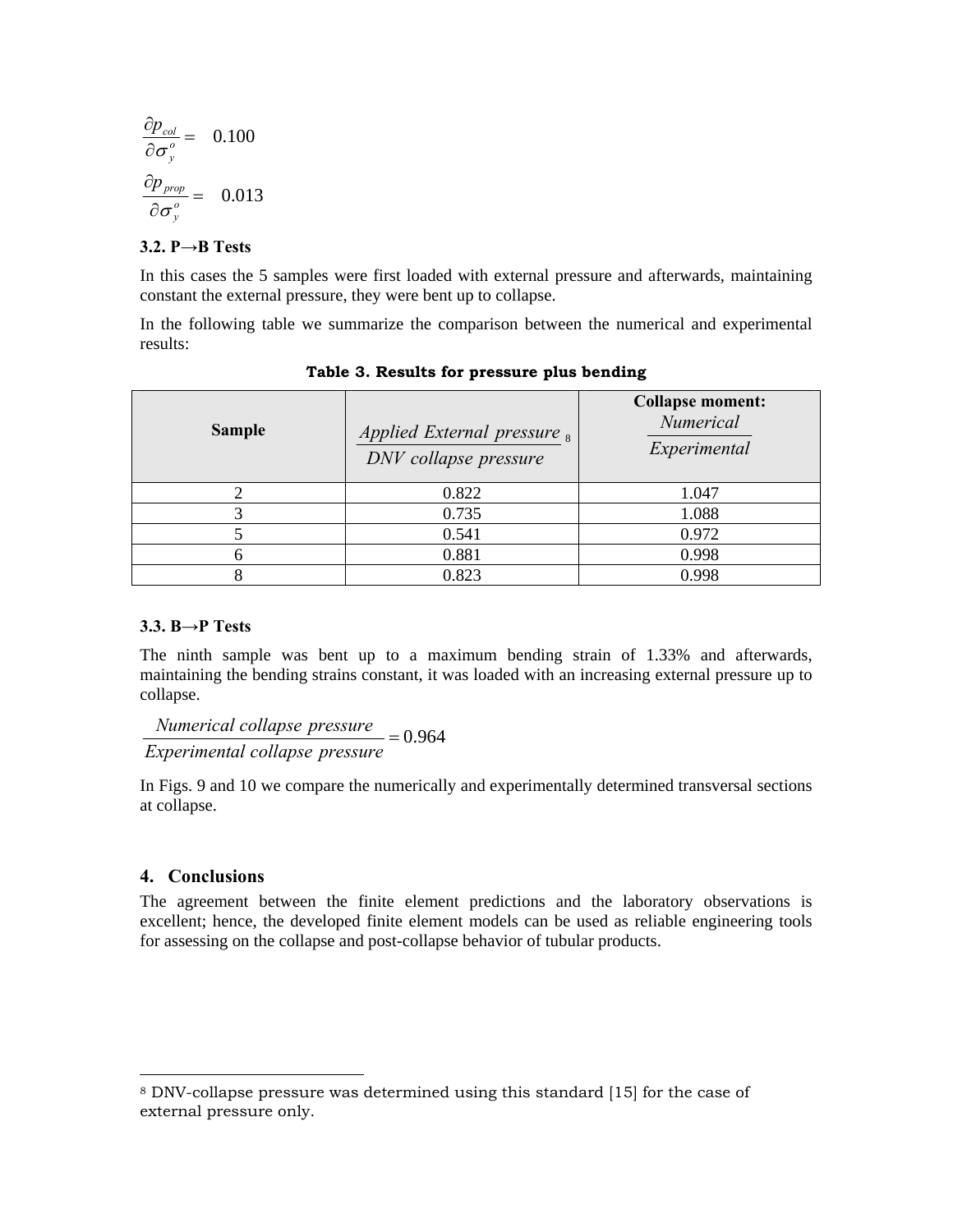### **5. References**

- 1. R.G.Toscano, M.Gonzalez and E.N.Dvorkin, "Validation of a finite element model that simulates the behavior of steel pipes under external pressure", *The Journal of Pipeline Integrity*, **2**, pp.74-84, 2003.
- 2. R.G.Toscano, M.Gonzalez and E.N.Dvorkin, "Experimental validation of a finite element model that simulates the collapse and post-collapse behavior of steel pipes", *Proceedings Second MIT Conference on Computational Fluid and Solid Mechanics*, (Ed. K.-J. Bathe), Elsevier, 2003.
- 3. R.G.Toscano, C.Timms, E.N.Dvorkin and D.DeGeer, "Determination of the collapse and propagation pressure of ultra-deepwater pipelines", *Proceedings OMAE 2003 - 22nd. International Conference on Offshore Mechanics and Artic Engineering*, 2003.
- 4. R.G.Toscano and E.N.Dvorkin, "Collapse and post-collapse behavior of steel pipes", *Proceedings Fifth World Congress on Computational Mechanics*, Vienna, Austria, 2002.
- 5. R.G.Toscano, P.M.Amenta and E.N.Dvorkin, "Enhancement of the collapse resistance of tubular products for deep-water pipeline applications", *Proceedings 25th. Offshore Pipeline Technology Conference*, IBC, Amsterdam, 2002.
- 6. E.N.Dvorkin and R.G.Toscano, "Effects of external/internal pressure on the global buckling of pipelines", *Proceedings First MIT Conference on Computational Fluid and Solid Mechanics*, (Ed. K.-J.Bathe), Elsevier, 2001.
- 7. A.P.Assanelli, R.G.Toscano, D.H.Johnson and E.N.Dvorkin, "Experimental / numerical analysis of the collapse behavior of steel pipes", *Engng. Computations*, **17**, pp.459-486, 2000.
- 8. The ADINA System, ADINA R&D, Watertown, MA, USA.
- 9. A.P. Assanelli and G. López Turconi, "Effect of measurement procedures on estimating geometrical parameters of pipes", *2001 Offshore Technology Conference*, Paper OTC 13051, Houston, Texas, 2001.
- 10. K.J. Bathe, *Finite Element Procedures*, Prentice Hall, NJ, 1996.
- 11. E.N.Dvorkin and K.J.Bathe, "A continuum mechanics based four-node shell element for general nonlinear analysis", *Engng. Computations*, **1**, pp. 77-88, 1984.
- 12. K.J.Bathe and E.N.Dvorkin, "A four-node plate bending element based on Mindlin / Reissner plate theory and a mixed interpolation", *Int. J. Numerical Methods in Engng*, **21**, pp. 367-383, 1985.
- 13. K.J.Bathe and E.N.Dvorkin, "A formulation of general shell elements the use of mixed interpolation of tensorial components", *Int. J. Numerical Methods in Engng*, **22**, pp.697-722, 1986.
- 14. K.J.Bathe and E.N.Dvorkin, "On the automatic solution of nonlinear finite element equations", *Computers & Structures*, **17**, pp. 871-879, 1983.
- 15. Offshore Standard DNV-OS-F101 Submarine Pipeline Systems, 2000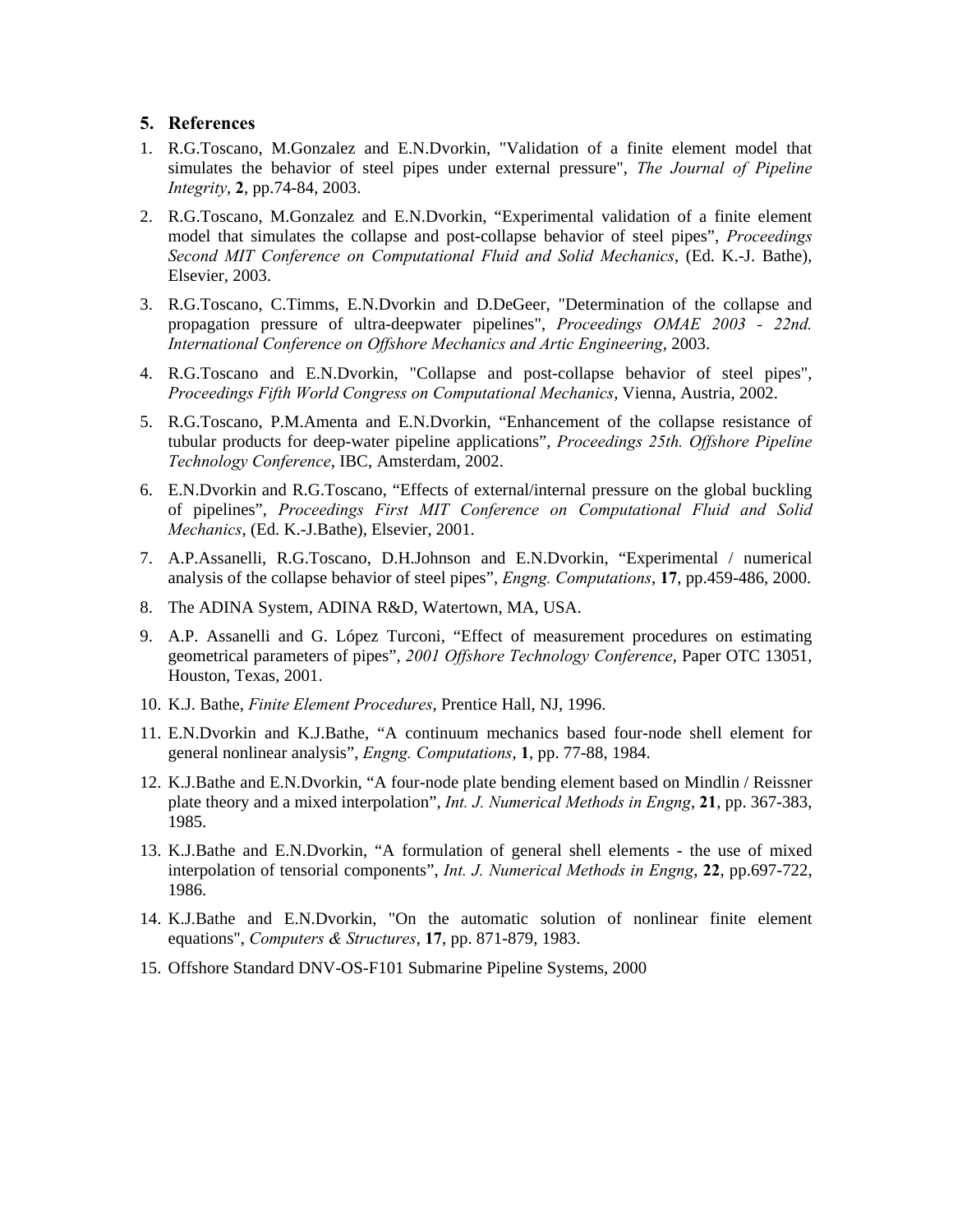

**Figure 1. The shapemeter** 



**Figure 2. Typical thickness distribution**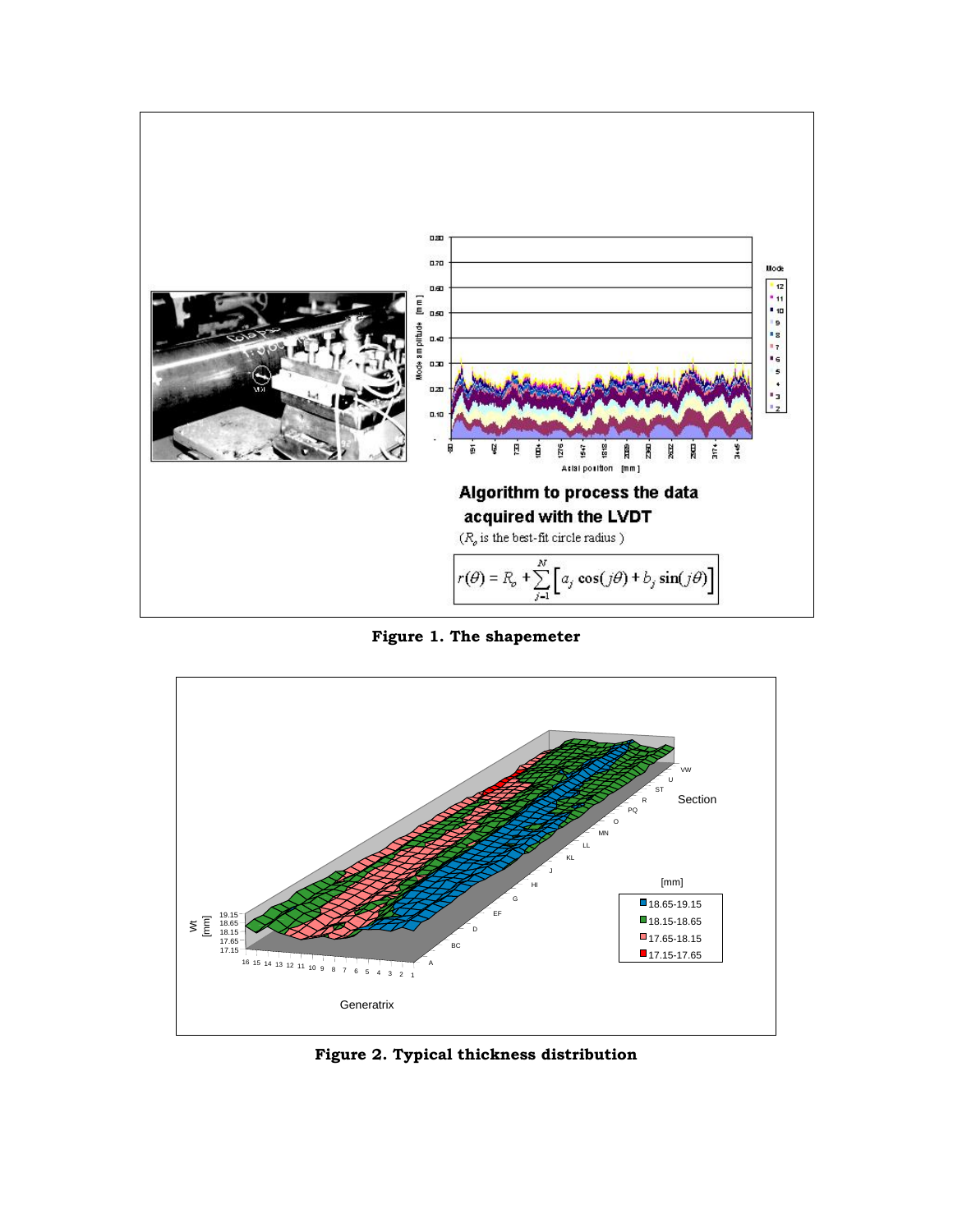

**Figure 3. C-FER Deepwater Collapse Chamber** 



**Figure 4. Pipe-in-pipe set-up for high-pressure tests** 



**Figure 5. Experimental set-up for the cases that include bending**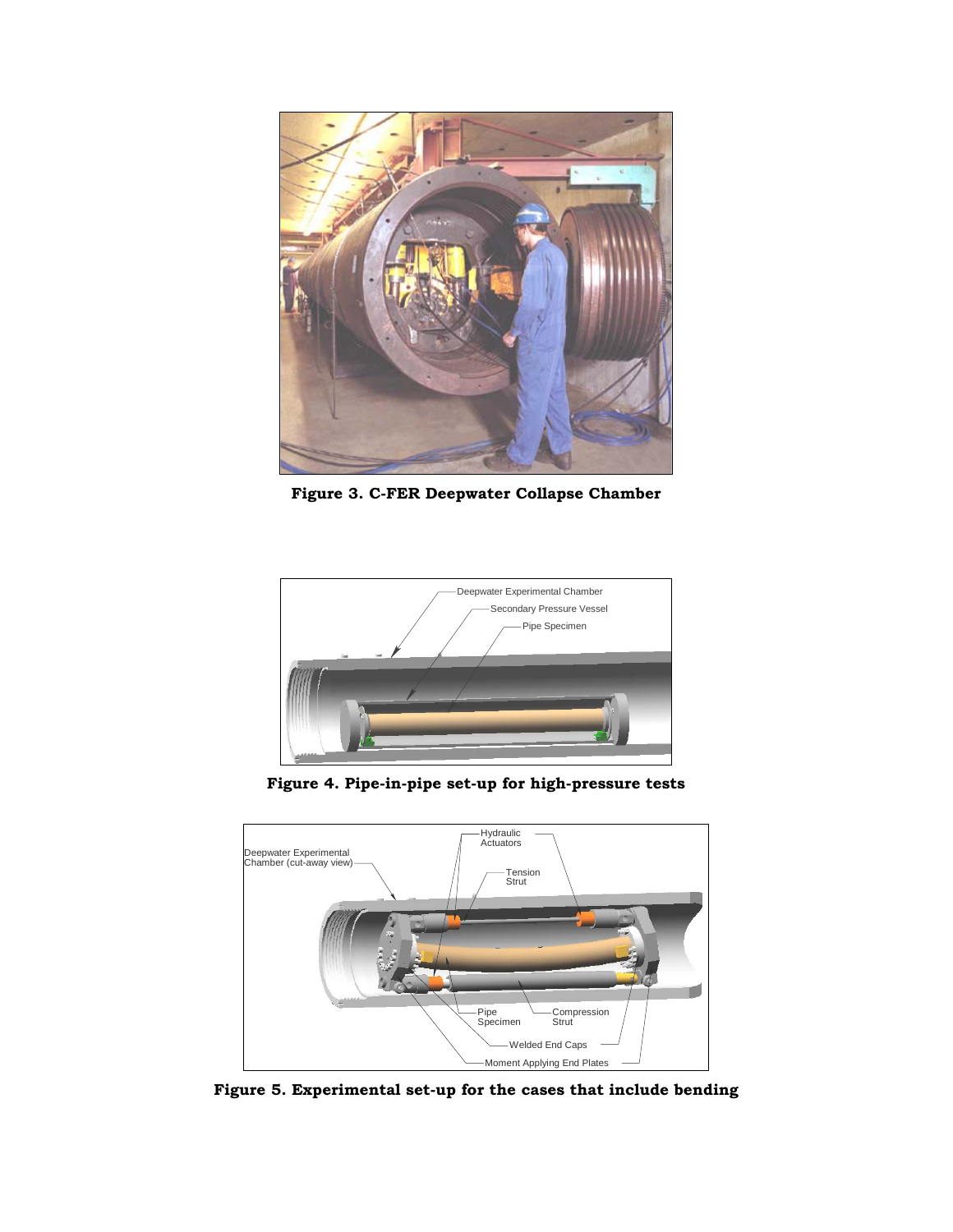